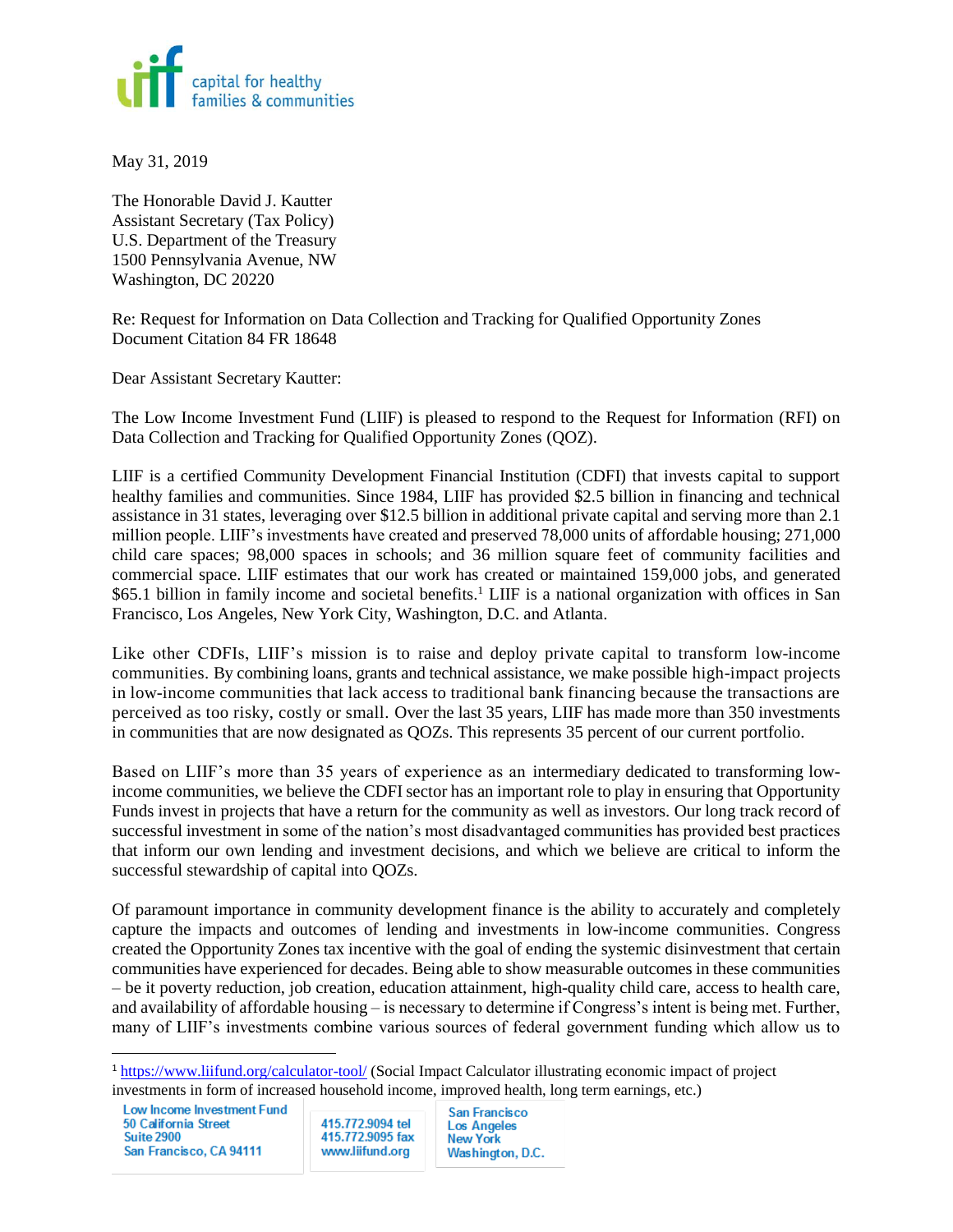maximize our impact in communities. It is a minimum expectation that, as stewards of public and private capital, we concretely demonstrate an efficient and effective use of limited federal dollars.

We are delighted that the Treasury Department shares our perspective that reporting requirements are critical to ensuring Opportunity Zones are a successful policy, both for low-income communities and impact-minded investors. LIIF shares the following comments with our enthusiastic support for including strong data collection and reporting requirements in the rules and regulations structuring this new tax incentive.

*1. What data would be useful for tracking the effectiveness of providing tax incentives for investment in qualified opportunity zones to bring economic development and job creation to distressed communities?*

The impact of Opportunity Fund investments can be sufficiently observed as long as readily-held information about the investments themselves and actors involved is proactively collected and consistently shared. This should not impose a burden on investors given that the information will already be collected and held by the Fund. Further, CDFIs have been making loans in many of the over 8,700 designated opportunity zones and are already required to report transaction level data to the CDFI Fund at the Department of the Treasury each year as a condition to receiving funding through the CDFI Fund. Treasury has already determined that this level of reporting is appropriate to determine the impact of investment in low to moderate income communities.

We recommend that the Treasury Department collect the following information directly from Opportunity Funds (not through a tax form) and that Treasury officials process the data and make it publicly available.

Data about Individual QOFs:

- Fund name
- Fund EIN, SSN, DUNS
- Fund address
- Date QOF was established
- Total assets held in QOF including total debt and total equity
- Eligible investments deployed in a Qualified Opportunity Zone Businesses (to calculate a deployment ratio)
- Total investment income gross yield on assets
- Operating expenses
- Investment losses
- Single or multiple investor fund
- Names of all investors with more than 10 percent share, include their percent share and their EIN/SSN/DUNS

Data about Individual QOF Investments:

- Information on investee
	- o OZ investee business name
	- o OZ investee business EIN
	- o OZ investee business NAICS code
	- o OZ investee business DUNS (required for operating businesses)
	- o OZ investee business revenues for:
		- Most recent financial year
		- Next most recent financial year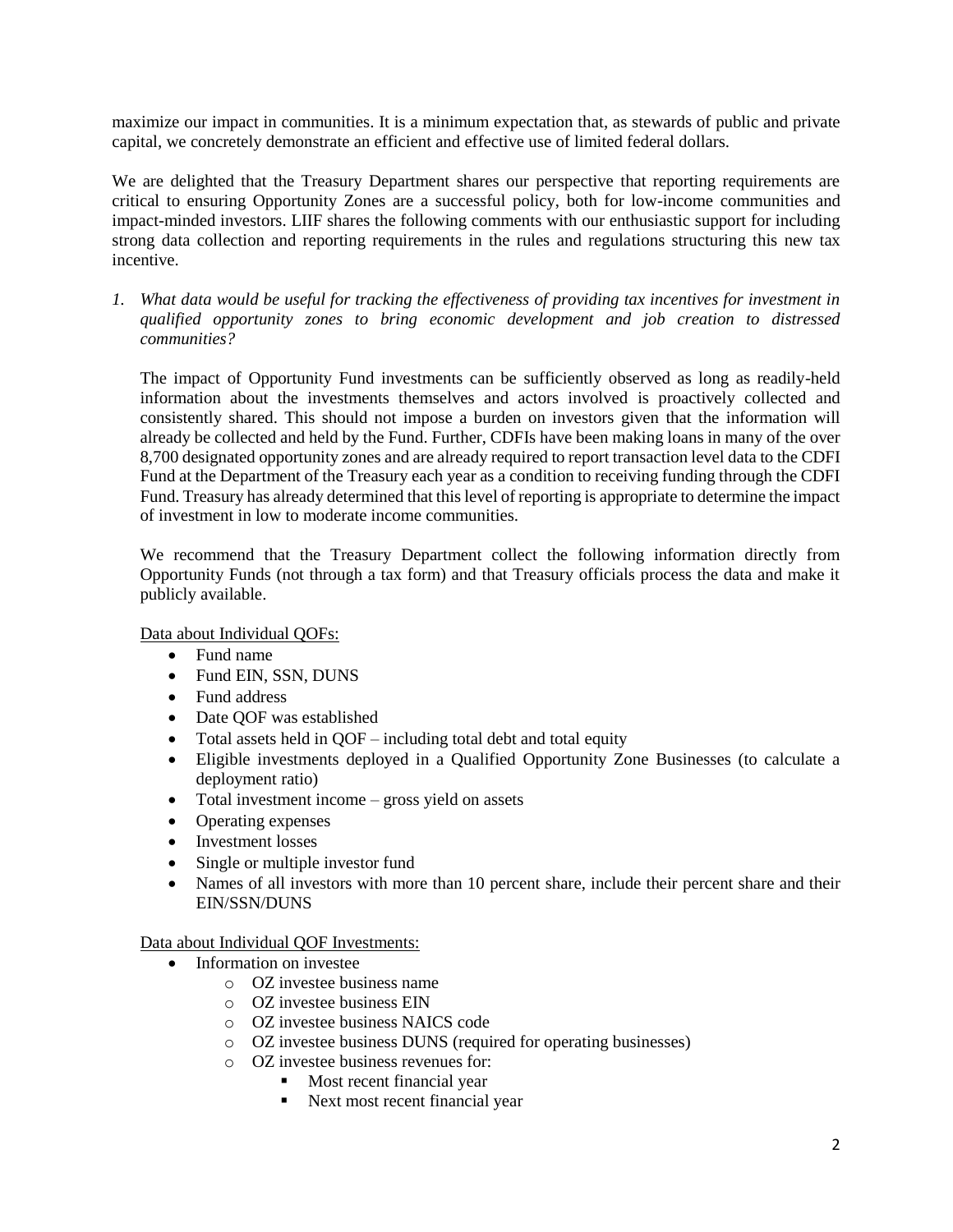- Total dollar amount of the investment
- Total dollar amount of project costs (to include non-OZ-linked funds)
- Total dollar amount of qualifying OZ-linked capital gains invested
- Total dollar amount of qualifying OZ-linked capital gains invested by use (needed to define "substantial improvements")
	- o Total dollar amount for land acquisition
	- o Total dollar amount for building acquisition
	- o Total dollar amount for new construction (hard costs)
	- o Total dollar amount for soft costs
	- o Total dollar amount for equipment, working capital
- Investment closing date (day, month, year)
- Location of the investment
	- o Street address, city, state, postal code
	- o QOZ census tract ID
- Type of investment
	- o Operating Business
		- Operating business: equipment
		- Operating business: inventory
		- Operating business: manufacturing
		- Operating business: retail
		- Operating business: office
		- Operating business: community facility
		- Operating business: other
	- o Real Estate
		- $\blacksquare$  Real estate: Rental Single family
		- Real estate:  $Rental Multifamily$
		- Real estate: Owner-occupied Single family
		- Real estate: Owner-occupied Multifamily
		- Real estate: Commercial
		- Real estate: Industrial
		- Real estate: Institutional
	- o Mixed-use (in which case the QOF would then answer questions about both the business and real estate components of the investment)
- Intended impact of QOF investment
	- o Education
	- o Affordable housing
	- o Jobs
	- o Entrepreneurship
	- o Access to healthy food
	- o Child care
	- o Positive environmental impact
	- o Other
- For any investment type, information on job creation:
	- o The number of full-time employees:
		- In initial report, at time of investment:
			- Projected jobs to be created construction
			- Projected jobs to be created permanent
		- **•** In subsequent reports:
			- Actual jobs created construction
			- Actual jobs created permanent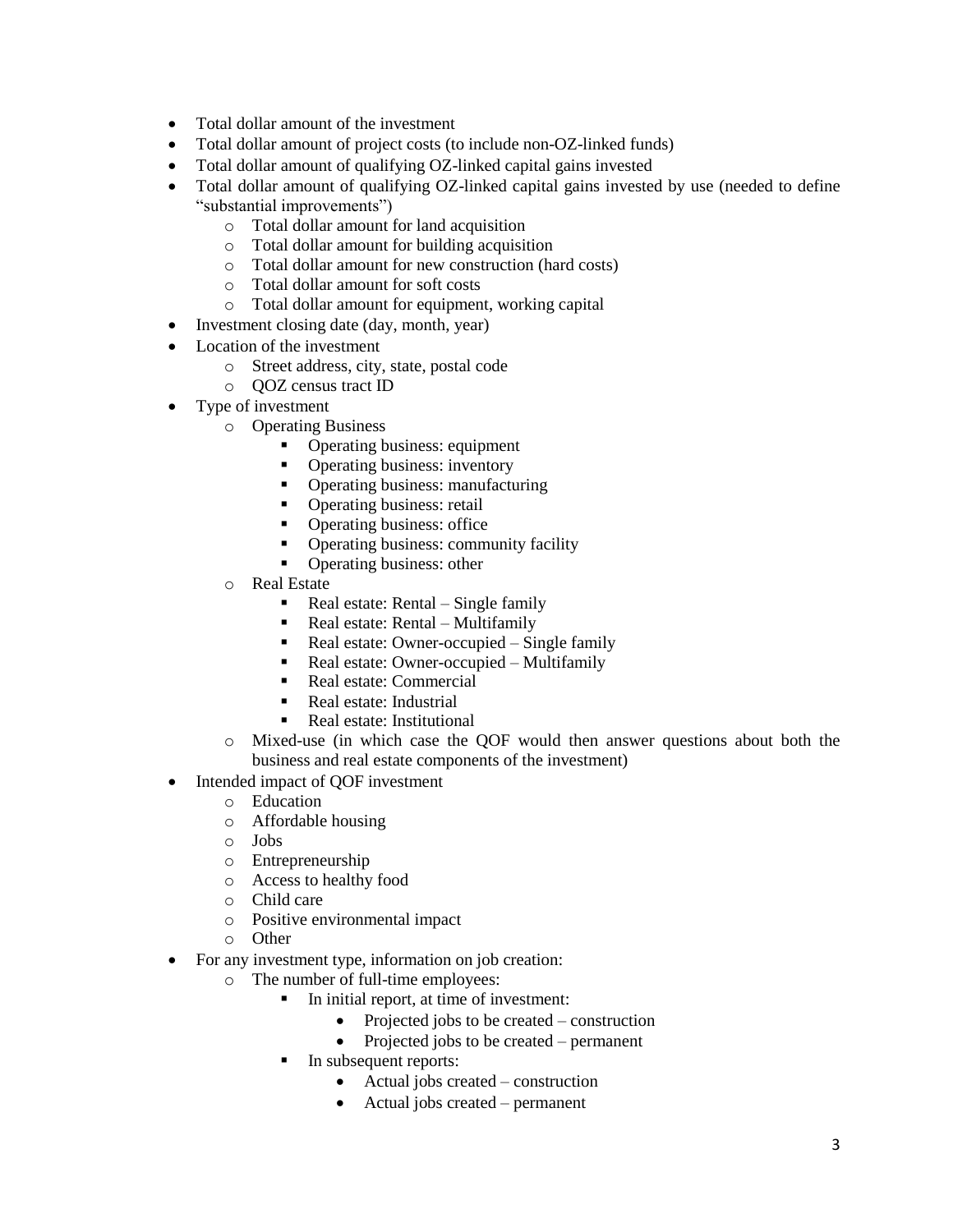- o Within each:
	- The number and/or percentage of new jobs that will go to local hires
	- The number and/or percentage of new jobs that will be living wages
- o Source of job estimates
- In the case of a real estate investment, additional data on:
	- o New development or substantial rehabilitation
	- o The approximate total square footage
	- o Total number of housing units for sale
		- Of those, the total number of affordable housing units for sale, and at what Area Median Income (AMI) level
	- o Total number of housing units for rental
		- Of those, the total number of affordable housing units for rent, and at what Area Median Income (AMI) level

In addition to these discrete data points, we would also recommend that QOFs be required to provide a brief narrative description of each project investment, which would include:

- The nature of the project
- The benefits to the community or a community based organization
- The degree to which the project was developed in consultation with the community residents and/or mitigated against displacement
- The extent to which the project connects with local workforce development efforts for lowand moderate-income residents
- The extent to which the project could not have moved forward in the same manner without the Opportunity Zone incentives.

Collecting this information is standard for CDFIs and should not present an undue burden on Opportunity Fund investors.

Finally, we also support the approach mandated in the Investing in Opportunity Act and which was also included in the Conference Report that accompanied H.R. 1 (Report 115-466):

*The Secretary or the Secretary's delegate is required to report annually to Congress on the opportunity zone incentives beginning 5 years after the date of enactment. The report is to include an assessment of investments held by the qualified opportunity fund nationally and at the State level. To the extent the information is available, the report is to include the number of qualified opportunity funds, the amount of assets held in qualified opportunity funds, the composition of qualified opportunity fund investments by asset class, and the percentage of qualified opportunity zone census tracts designated under the provision that have received qualified opportunity fund investments. The report is also to include an assessment of the impacts and outcomes of the investments in those areas on economic indicators including job creation, poverty reduction and new business starts, and other metrics as determined by the Secretary.*

*2. In addition to the anticipated revisions to Form 8996 discussed in the Summary of this Notice and Request for Information, is there other information that could appropriately be collected on a tax form that would be helpful in measuring the effectiveness of the opportunity zone incentives. For example, should qualified opportunity zone businesses be required to report on a tax form the location by census tract of 1. Owned and leased tangible property or 2. Employees of a qualified opportunity zone business?*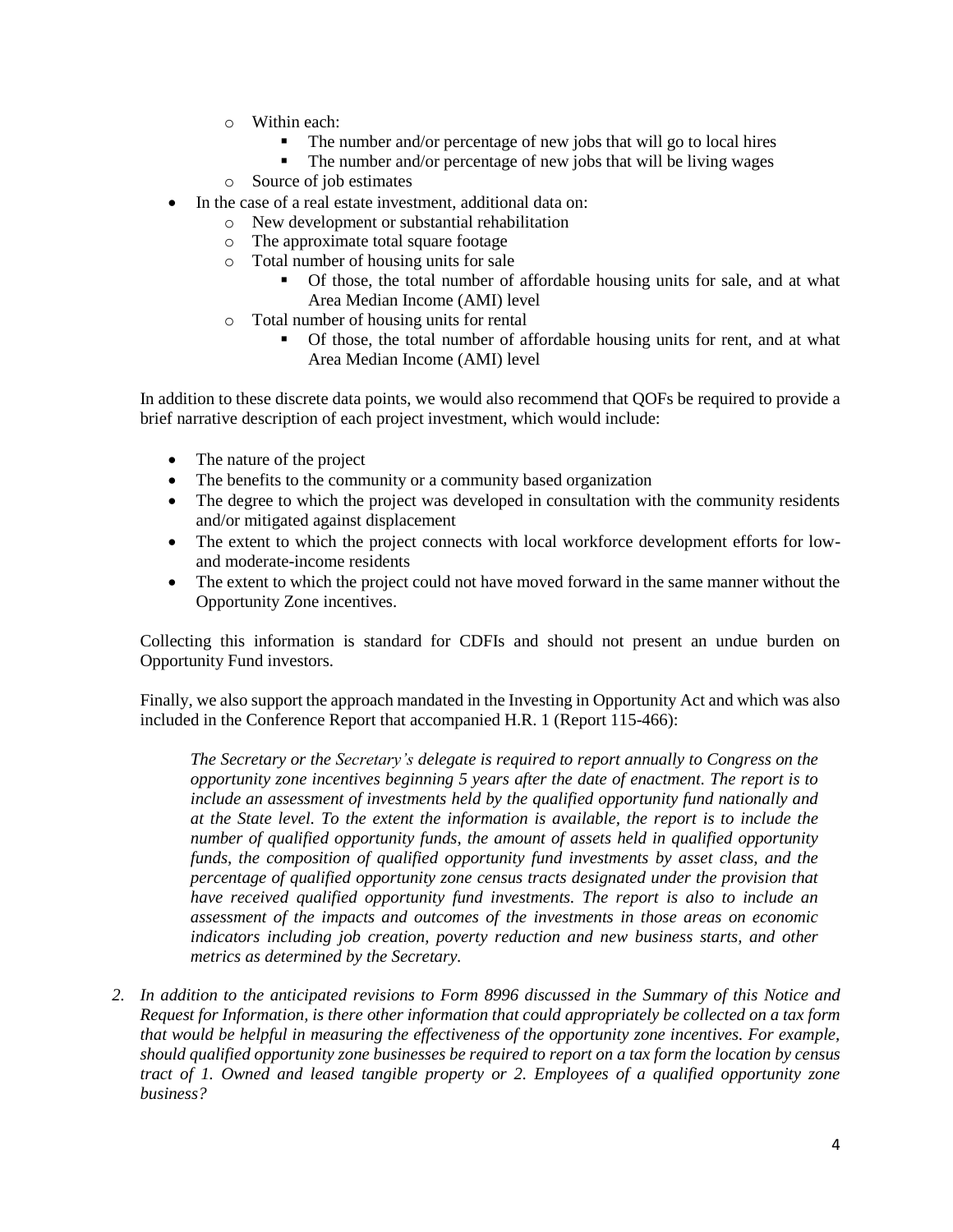We believe that reporting should be required through a mechanism separate from a tax form to avoid difficulties around public reporting of data. Draft IRS Form 8996 currently only collects information at Opportunity Fund level, and not at the investment level. Without information about the underlying businesses, it will not be possible to undertake an evaluation of the success of the Opportunity Zones initiative, nor will the Department of Treasury be able to comply with its statutory obligation to regularly report on the adequacy of the law. Further, collecting the above data points on a supplemental form or online portal, rather than during routine tax filings on Form 8996, would allow the information to be aggregated and disseminated more efficiently and effectively.

We encourage Treasury to begin thinking now about how to aggregate and share information about Opportunity Fund investments with the public with as much spatial granularity as possible so that others can also work to understand and assess this important initiative. As with the designation of Opportunity Zones, this particular task could be delegated to the Treasury Department's Community Development Financial Institutions Fund (CDFI Fund), which already has electronic systems in place for collecting similar data from CDFI Program awardees and NMTC allocatees -- though any such delegation of authority must be accompanied by administrative funds to support system redesigns as well as duties related to data collection and dissemination.

*3. What data would be useful for measuring how much would have been invested in qualified opportunity zones in the absence of the opportunity zone incentive?*

Basic transaction-level and Fund-level data should be sufficient to determine the impacts of Opportunity Fund investments. However, in order to ensure the federal government's foregone tax revenue is spurring activity that wouldn't have otherwise occurred, it is also critical that the Treasury Department be able to determine whether a specific investment or sets of investments would have occurred "but for" the Opportunity Zones incentive. We believe the Treasury Department should also collect qualitative information from the Opportunity Funds where they can briefly describe the degree to which the Opportunity Zones incentive made a difference in allowing a project to move forward at all; or to move forward more quickly and/or with more favorable terms to the project than otherwise would have been possible without the Opportunity Zones incentive.

*4. What data would be useful for ensuring that the investments opportunity remains an attractive option for investors?*

The data points recommended above will benefit all Opportunity Zone stakeholders, including investors, as transparency and accountability is sound public policy.

*5. What are the costs and benefits of various methods of information collection? Who should perform this data collection?*

We estimate the costs of our recommended reporting to be low given that Opportunity Funds will already be tracking these metrics for their own internal information needs. However, we estimate that the cost of *not* collecting this information poses a significant risk to low-income communities and individuals through potentially predatory investments, as well as to the government in the form of potential waste, fraud and abuse.

As noted above, we believe the CDFI Fund is well-positioned within the Treasury Department to collect this information and disseminate findings, although these efforts must be adequately funded. It would be prudent to use the knowledge and systems that are already in place to collect, analyze and report the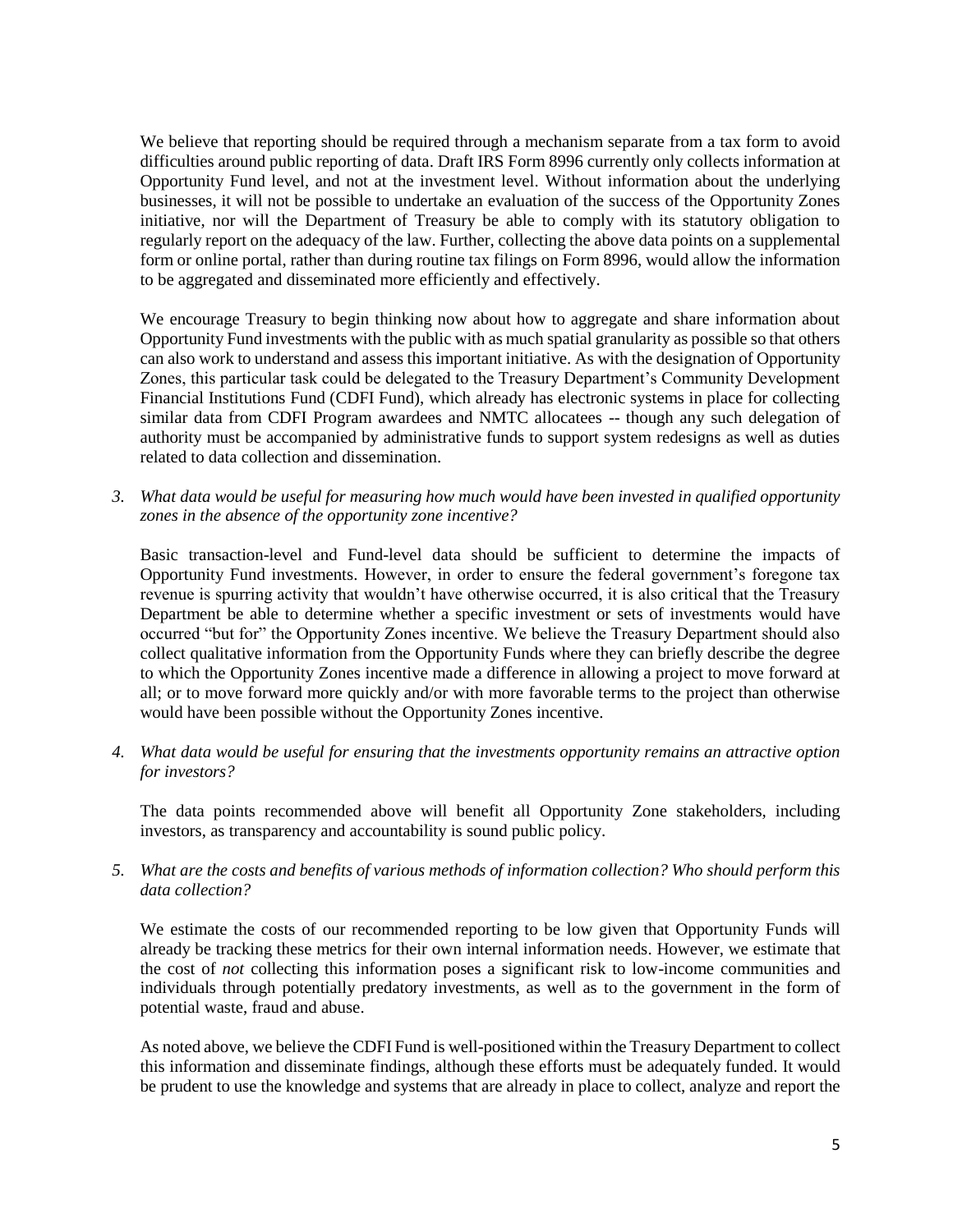data on Opportunity Fund investments since following a different format would generate additional costs to the Federal government.

*6. What considerations should government officials take into account when considering data to analyze the effectiveness of the qualified opportunity zone incentives to promote economic development to distressed areas? Over what time period should this analysis occur?*

Data should be collected proactively on an annual basis and released as frequently to allow independent researchers to engage in a real time assessment of the landscape of Opportunity Zone investments (e.g., the types of businesses or real estate projects financed; the geographies being served), though it may take several years to ultimately determine the extent to which Opportunity Fund investments impacted the underlying characteristics or demographics of a neighborhood or census tract. The information will have the greatest benefit to stakeholders if it is recorded and reported with clear guidelines very early in the lifetime of the incentive rather than retroactively years later in the process.

*7. How do you view the role of the Federal Government, and Tribal, State and local governments in the ongoing maintenance and administration of opportunity zones?*

The federal government, in particular the Treasury Department, has a key role to play in monitoring the Opportunity Zones incentive through reporting requirements and publicly releasing this data to allow state and local governments as well as outside researchers to analyze the results of the incentive. The Treasury Department also has a role to play in honoring Congressional intent by encouraging impactful investments and guarding against potential malfeasance.

Similarly, we believe that state and local governments, having helped identify Opportunity Zones, are in the best position to make sure that investments support the well-being of those communities. States and localities must develop their own incentives, whether through project subsidies or tax incentives, to support projects that bring true value to communities, as well as projects that help to prevent displacement of community residents. We would also encourage localities to adopt or strengthen inclusionary zoning requirements with respect to housing developments financed in Opportunity Zones.

*8. Is there any additional information regarding data collection and tracking for opportunity zones not already addressed that you would like to provide?* 

We believe that a robust structure for reporting and dissemination of data will add a critical level of transparency to the Opportunity Zones initiative and will better enable researchers to determine the program's effectiveness, but that there are additional administrative actions that the IRS can proactively take to help prevent waste, fraud and abuse, and to ensure that program objectives are being met. Most notably, we remain concerned that the IRS's current approach to certification, which allows QOFs to self-certify without so much as a cursory review of application materials, could open the door for bad or unscrupulous actors to participate in the program.

Similar to the current practice under the New Markets Tax Credit Program, the IRS could screen out potential bad actors by requiring managers of Opportunity Funds to self-certify that neither the applicant entity nor its principals:

- (i) have, within a three-year period preceding the formation of the Opportunity Fund, been indicted, charged with or convicted of, or had a civil judgment rendered against it for commission of fraud or a criminal offense;
- (ii) have, within a three-year period preceding the formation of the Opportunity Fund, been indicted, charged with or convicted of, or had a civil judgment rendered against it for